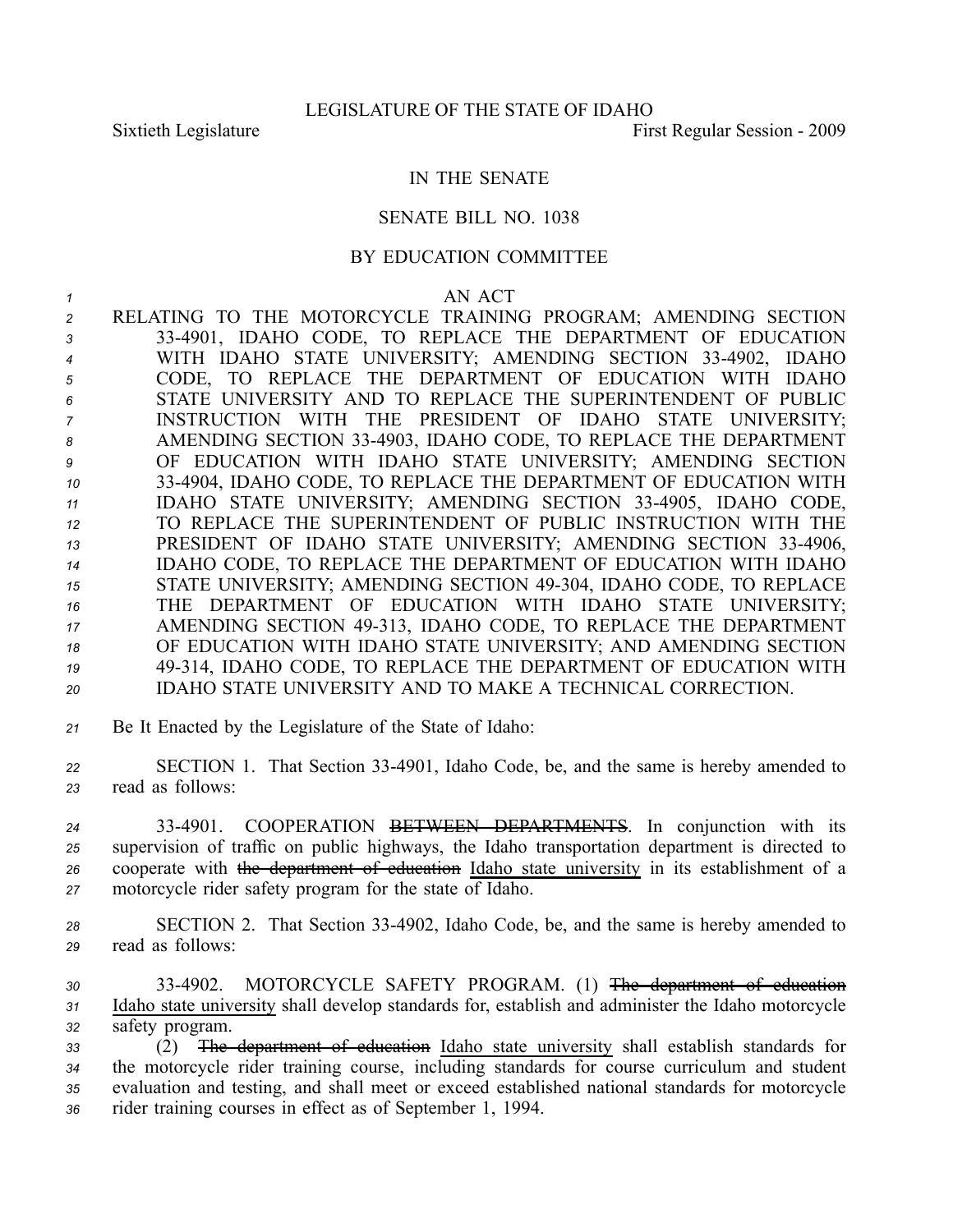(3) The program shall include activities to increase motorcyclists' alcohol and drug effects awareness, motorcycle rider improvement efforts, program promotion activities, and other efforts to enhance motorcycle safety through education, including enhancement of public awareness of motorcycles.

*<sup>5</sup>* (4) The superintendent of public instruction president of Idaho state university shall *<sup>6</sup>* appoint <sup>a</sup> program coordinator to oversee and direct the program.

 (5) The department of education Idaho state university shall establish standards for the training and approval of motorcycle rider training instructors and skills examiners which shall meet or exceed established national standards for such instructors and skills examiners in effect as of September 1, 1994.

*<sup>11</sup>* SECTION 3. That Section 334903, Idaho Code, be, and the same is hereby amended to *<sup>12</sup>* read as follows:

*<sup>13</sup>* 334903. IMPLEMENTING AUTHORITY. (1) The department of education Idaho state *<sup>14</sup>* university shall adopt rules which are necessary to carry out the motorcycle safety program.

*<sup>15</sup>* (2) The department of education Idaho state university may enter into contracts with *<sup>16</sup>* public or private entities for course delivery and for the provision of services or materials *<sup>17</sup>* necessary for administration and implementation of the program.

 (3) The department of education Idaho state university may offer motorcycle rider training courses directly and may approve courses offered by public or private entities as authorized program courses if they are administered and taught in full compliance with standards established for the state program.

*<sup>22</sup>* (4) The department of education Idaho state university may establish reasonable *<sup>23</sup>* enrollment fees to be charged for persons who participate in <sup>a</sup> motorcycle rider training course.

 (5) The department of education Idaho state university may utilize available program funds to defray expenses in offering motorcycle rider training courses and may reimburse entities which offer approved courses for the expenses incurred in offering the courses in order to minimize any course enrollment fee charged to the students.

*<sup>28</sup>* SECTION 4. That Section 334904, Idaho Code, be, and the same is hereby amended to *<sup>29</sup>* read as follows:

 334904. MOTORCYCLE SAFETY PROGRAM FUND. (1) The motorcycle safety program fund is established in the state treasury and appropriated on <sup>a</sup> continual basis to the department of education Idaho state university which shall administer the moneys. Money in the fund shall only be used for administration and implementation of the program, including reimbursement of entities which offer approved motorcycle rider training courses.

 (2) At the end of each fiscal year, moneys remaining in the motorcycle safety program fund shall be retained in said fund and shall not revert to any other general fund. The interest and income earned on money in the fund, after deducting any applicable charges, shall be credited to and remain in the motorcycle safety program fund.

*<sup>39</sup>* (3) Revenue credited to the fund shall include one dollar (\$1.00) of each fee for <sup>a</sup> class *<sup>40</sup>* A, B, C or D driver's license as provided in section 49306, Idaho Code.

*<sup>41</sup>* (4) Revenue credited to the fund shall include amounts collected for each motorcycle *<sup>42</sup>* safety program fee imposed pursuan<sup>t</sup> to section 49453, Idaho Code.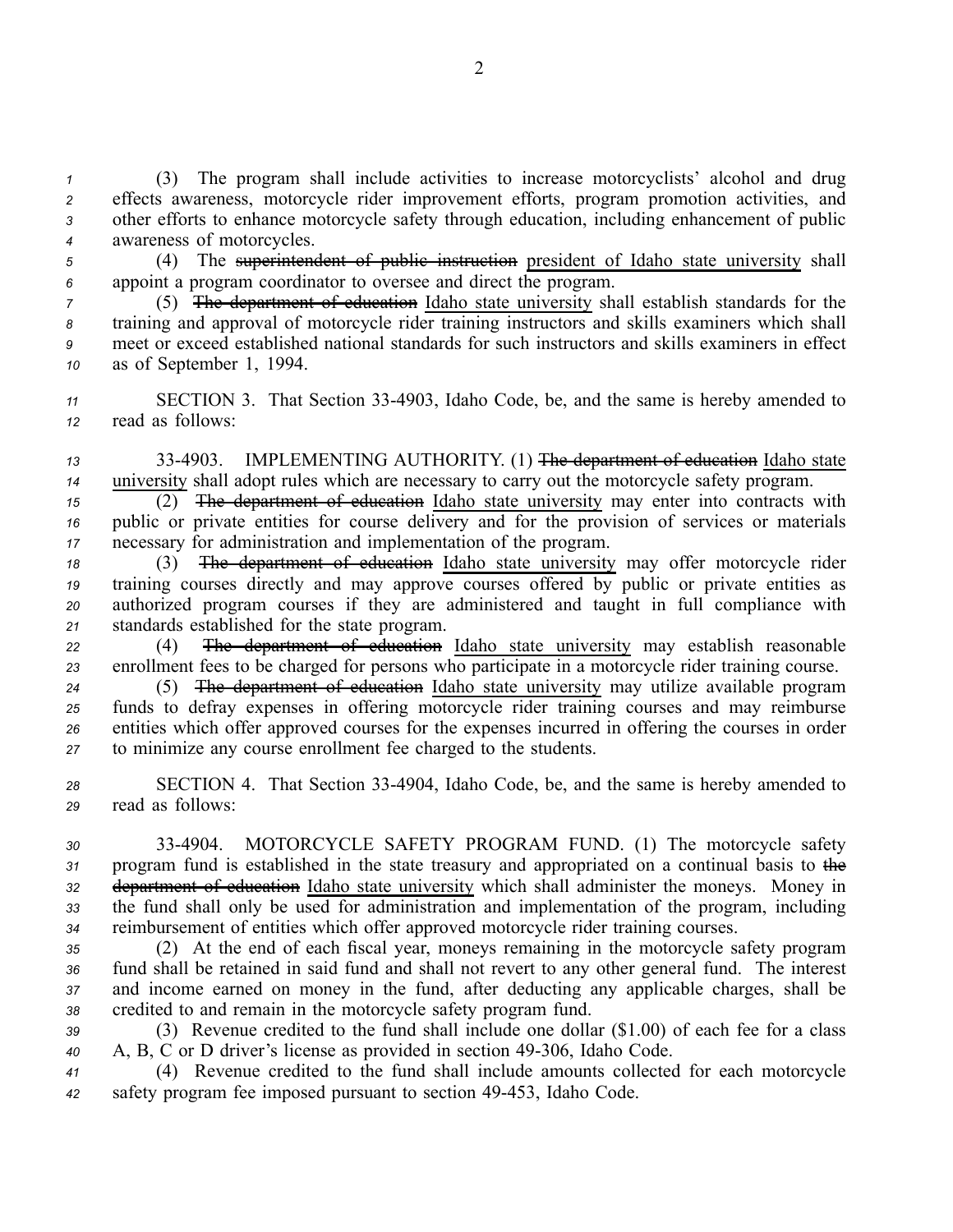*<sup>1</sup>* SECTION 5. That Section 334905, Idaho Code, be, and the same is hereby amended to *<sup>2</sup>* read as follows:

 334905. ADVISORY COMMITTEE. The superintendent of public instruction president of Idaho state university shall establish <sup>a</sup> program advisory committee consisting of five (5) persons representing various interests in motorcycle safety including, but not limited to, motorcycle riding enthusiasts, dealers and law enforcement personnel. Committee members shall advise the program coordinator in developing, establishing and maintaining the program. The committee shall monitor program implementation and repor<sup>t</sup> to the superintendent president as necessary with recommendations. Members of the committee shall serve without compensation but may be reimbursed for their reasonable expenses while engaged in committee business.

*<sup>12</sup>* SECTION 6. That Section 334906, Idaho Code, be, and the same is hereby amended to *<sup>13</sup>* read as follows:

 334906. ANNUAL REPORT ON THE PROGRAM. The department of education Idaho state university shall prepare <sup>a</sup> public repor<sup>t</sup> annually. The repor<sup>t</sup> shall be completed with the assistance of the program coordinator and the program advisory committee. The repor<sup>t</sup> shall include the number and location of various courses offered, the number of instructors approved, the number of students trained in various courses, other information about program implementation as deemed appropriate, and an assessment of the overall impact of the program on motorcycle safety in the state. The repor<sup>t</sup> shall also provide <sup>a</sup> complete accounting of revenue receipts of the motorcycle safety program fund and of all moneys expended under the program.

23 **SECTION 7.** That Section 49-304, Idaho Code, be, and the same is hereby amended to *<sup>24</sup>* read as follows:

*<sup>25</sup>* 49304. MOTORCYCLE ENDORSEMENT. The department shall issue <sup>a</sup> motorcycle *<sup>26</sup>* "M" endorsement on <sup>a</sup> driver's license to applicants who complete the requirements to operate *<sup>27</sup>* <sup>a</sup> motorcycle.

*<sup>28</sup>* (1) No person may operate <sup>a</sup> motorcycle upon <sup>a</sup> highway without <sup>a</sup> motorcycle "M" *<sup>29</sup>* endorsement on <sup>a</sup> valid driver's license.

*<sup>30</sup>* (2) Any person who applies for <sup>a</sup> driver's license or renewal of <sup>a</sup> license may also *<sup>31</sup>* apply for <sup>a</sup> motorcycle "M" endorsement. The requirements for obtaining <sup>a</sup> motorcycle "M" *<sup>32</sup>* endorsement are:

- *<sup>33</sup>* (a) The applicant shall be tested by written examination for his knowledge of safe *<sup>34</sup>* motorcycle operating practices and traffic laws specific to the operation of motorcycles *<sup>35</sup>* upon paymen<sup>t</sup> of the fee specified in section 49306, Idaho Code.
- *<sup>36</sup>* (b) Upon successful completion of the knowledge test and upon paymen<sup>t</sup> of the *<sup>37</sup>* fee required for an "M" endorsement, the applicant shall obtain <sup>a</sup> motorcycle "M" *<sup>38</sup>* endorsement on his driver's license.

39 (3) No person under the age of twenty-one (21) years may apply for or obtain a motorcycle "M" endorsement on his driver's license unless he has successfully completed <sup>a</sup> motorcycle rider training course approved under the provisions of chapter 49, title 33, Idaho Code, in addition to satisfying the requirements specified in subsection (2) of this section. The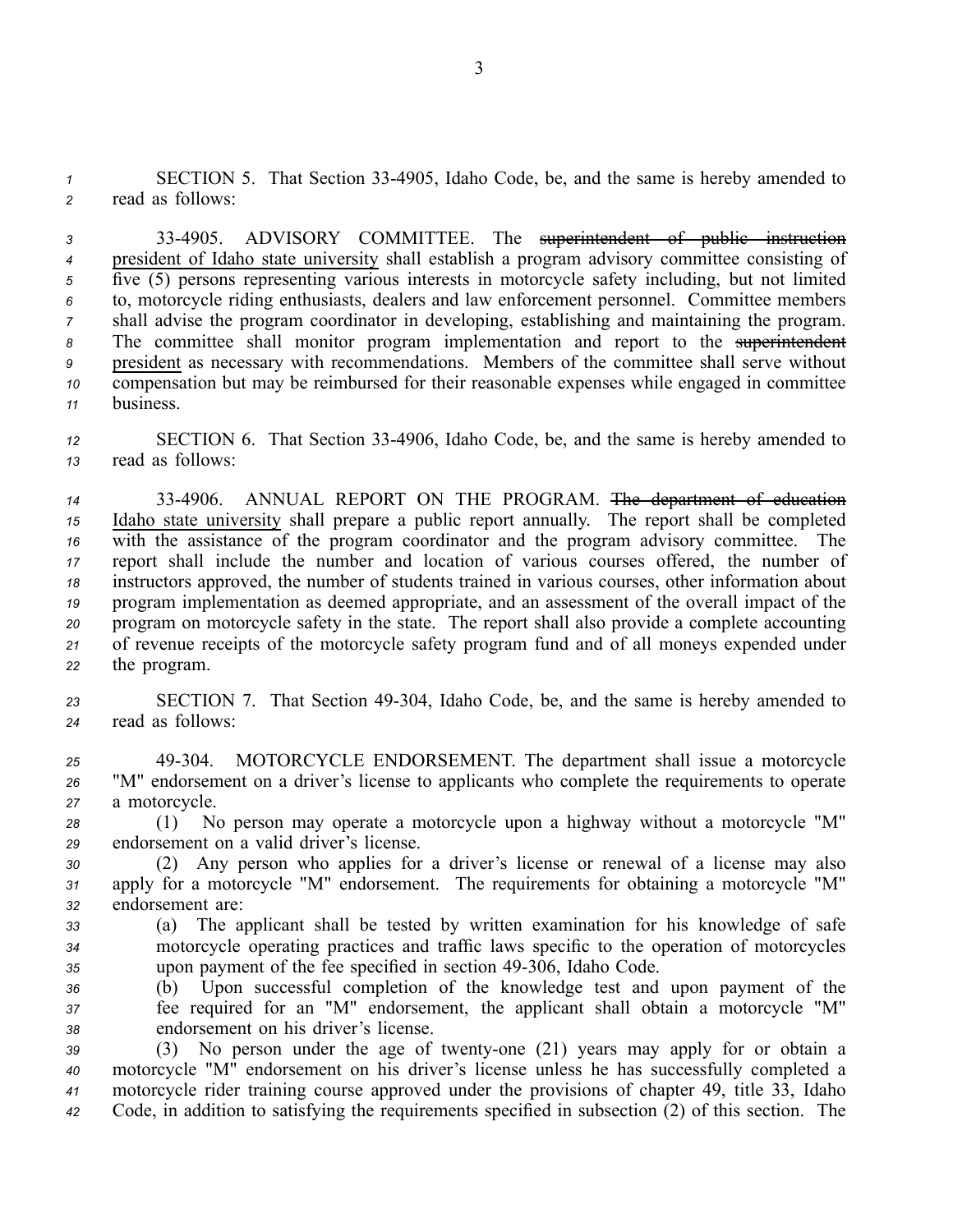*<sup>1</sup>* provisions of this subsection shall not be effective unless and until the motorcycle rider training *<sup>2</sup>* course is fully implemented by the department of education Idaho state university.

*<sup>3</sup>* (4) Any person who applies for <sup>a</sup> motorcycle endorsement on <sup>a</sup> driver's license, in *<sup>4</sup>* addition to the requirements specified in subsection (2) of this section, may also be required *<sup>5</sup>* to pass the motorcycle "M" skills test before he can obtain the motorcycle "M" endorsement.

*<sup>6</sup>* (5) The operation of <sup>a</sup> motorcycle upon <sup>a</sup> highway by any person who has failed to *<sup>7</sup>* obtain <sup>a</sup> motorcycle "M" endorsement as provided in this section shall constitute an infraction.

*<sup>8</sup>* SECTION 8. That Section 49313, Idaho Code, be, and the same is hereby amended to *<sup>9</sup>* read as follows:

 49313. EXAMINATION OF APPLICANTS. (1) The sheriff, his deputy or authorized agents of the department shall examine every applicant for an instruction permit, restricted school attendance driving permit, seasonal driver's license, or <sup>a</sup> driver's license or <sup>a</sup> motorcycle endorsement, excep<sup>t</sup> as otherwise provided by law. The examination shall include <sup>a</sup> test of the applicant's eyesight, his ability to read and understand highway signs regulating, warning, and directing traffic. A skills test shall be required for an applicant who has not been previously licensed for the class of license requested, or who holds <sup>a</sup> license issued by another country unless <sup>a</sup> reciprocal agreemen<sup>t</sup> is in force. However, <sup>a</sup> skills test may be required for any and all other applicants at the discretion of the examiner or department for <sup>a</sup> class A, B, C or D driver's license or <sup>a</sup> motorcycle endorsement. In addition, the applicant's knowledge of traffic laws of this state and when <sup>a</sup> motorcycle endorsement is applied for, the applicant's knowledge of safe motorcycle operating practices and traffic laws specifically relating to motorcycle operation shall be tested by <sup>a</sup> written examination, excep<sup>t</sup> as provided in section 49319, Idaho Code. At the discretion of the examiner, the prescribed written examination may be conducted *<sup>24</sup>* orally.

*<sup>25</sup>* (2) The knowledge and skills examinations for applicants for driver's licenses in class A, *<sup>26</sup>* B or C shall be conducted in compliance with 49 CFR par<sup>t</sup> 383.

*<sup>27</sup>* (3) The skills test for <sup>a</sup> class A, B, C or D driver's license or for any endorsement shall *<sup>28</sup>* be given by the department or its authorized agents. The skills examiner for <sup>a</sup> motorcycle *<sup>29</sup>* endorsement shall be certified by the department of education Idaho state university.

*<sup>30</sup>* (4) The department shall not issue the following endorsements excep<sup>t</sup> as provided:

*<sup>31</sup>* (a) A tank, double/triple trailer, or hazardous material endorsement unless the applicant,

*<sup>32</sup>* in addition to all other applicable qualifications, has passed an appropriate knowledge test. *<sup>33</sup>* (b) A passenger endorsement unless the applicant, in addition to all other applicable *<sup>34</sup>* qualifications, has passed an appropriate knowledge and skills test.

 (c) A school bus endorsement unless the applicant, in addition to all other applicable qualifications, has passed appropriate knowledge and skills tests. Until September 30, 2005, the department may waive the school bus endorsement skills test requirement if the applicant meets the conditions set forth in accordance with 49 CFR par<sup>t</sup> 383.123.

*<sup>39</sup>* (5) Any person failing to pass <sup>a</sup> knowledge or skills test for <sup>a</sup> class A, B, C or D driver's *<sup>40</sup>* license, or <sup>a</sup> knowledge test for <sup>a</sup> seasonal driver's license, or any endorsement may not retake *<sup>41</sup>* the test within three (3) business days of the failure.

*<sup>42</sup>* (6) Any person retaking <sup>a</sup> knowledge or skills test for <sup>a</sup> driver's license shall pay the 43 appropriate testing fee as specified in section 49-306, Idaho Code.

*<sup>44</sup>* (7) The motorcycle skills test for <sup>a</sup> motorcycle endorsement shall be waived by the *<sup>45</sup>* department: